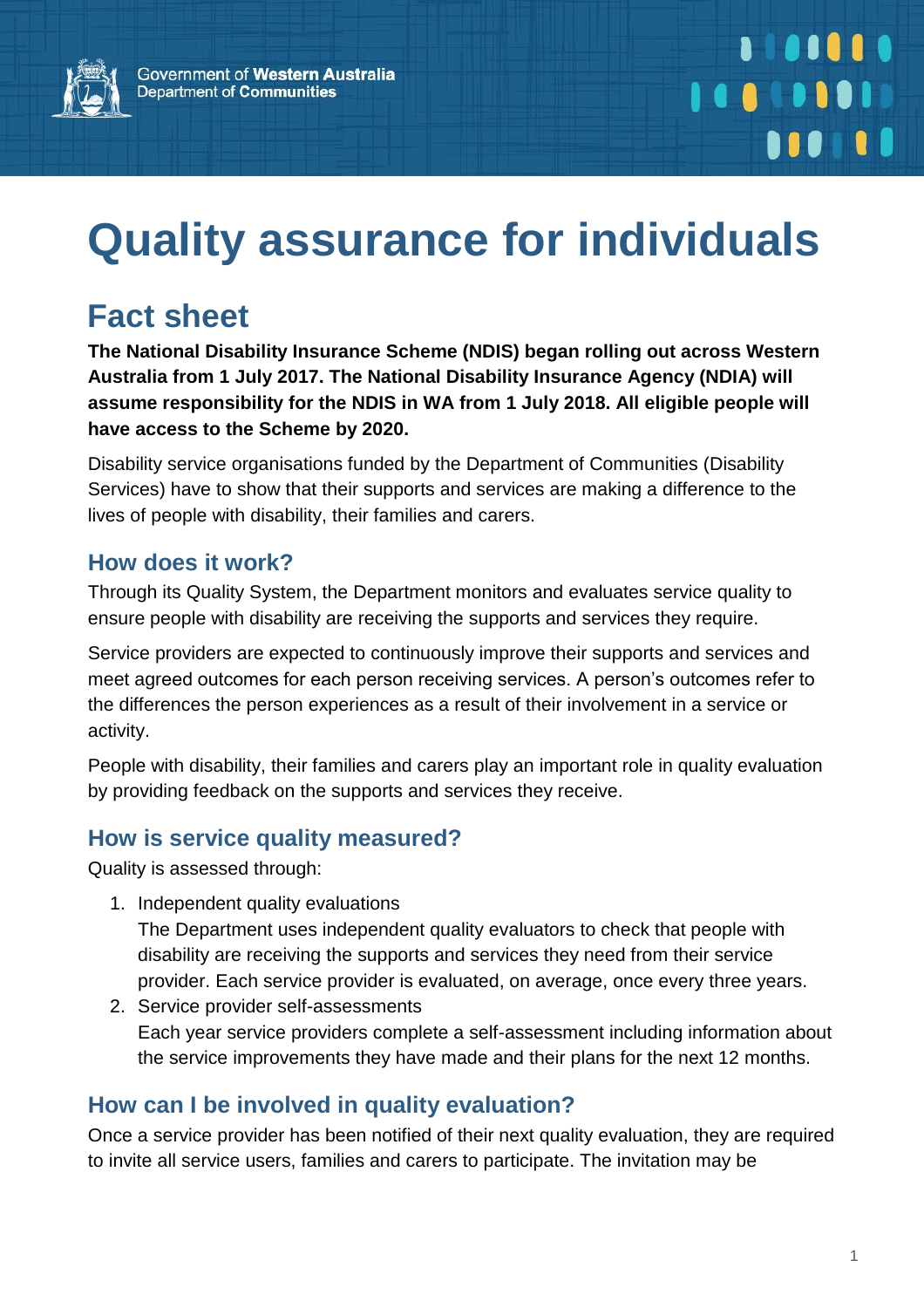

**[Quality assurance for individuals]**

advertised on the organisation's website or in its newsletter, sent out via an email or a letter in the post.

People with disability, their families and carers play an important role in quality evaluation by providing feedback on the supports and services they receive.

Once you receive this you can:

- directly contact the evaluator to maintain anonymity;
- let the service provider know that you do not wish to participate; or
- do nothing and have your name forwarded by the service provider to the evaluator for possible contact.

The evaluator will meet directly with you to discuss the supports and services you use. Confidentiality is paramount and you can withdraw at any time. The information gathered is summarised in the final report presented to the Department and the service provider.

#### **How does quality assessment ensure service improvement?**

The Quality System has processes in place to work through actions identified in the quality evaluation report. In addition, service providers are continuously improving their services with support from the Department.

#### **Having a say at other times**

You can have a say about your supports and services at any time, not just during quality evaluations and self-assessment.

If you are concerned about the services you are receiving, you should discuss this with the service provider in the first instance.

Where this is unsuccessful or not possible, you can contact one of the services below:

**The Department of Communities (Disability Services) Consumer Liaison Officer**: Phone: 9426 9244

Email: [CLO@dsc.wa.gov.au](mailto:CLO@dsc.wa.gov.au)

#### **Health and Disability Services Complaints Office (HaDSCO)**:

Phone 6551 7600 Email: [mail@hadsco.wa.gov.au](mailto:mail@hadsco.wa.gov.au) Website: [www.hadsco.wa.gov.au](http://www.hadsco.wa.gov.au/)